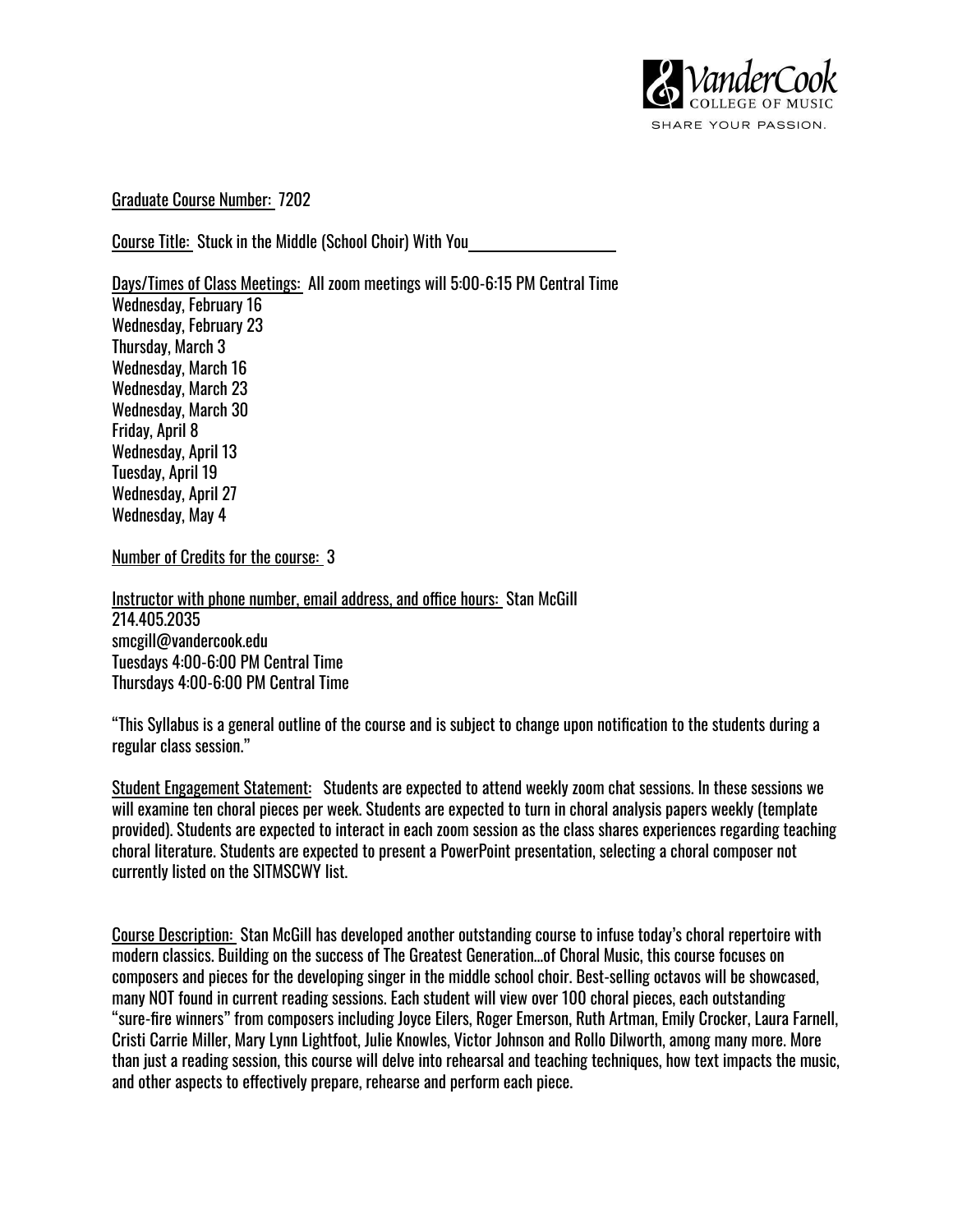

| <b>Student Learning Outcomes</b> | <b>Outcomes Assessments</b> |
|----------------------------------|-----------------------------|
|                                  |                             |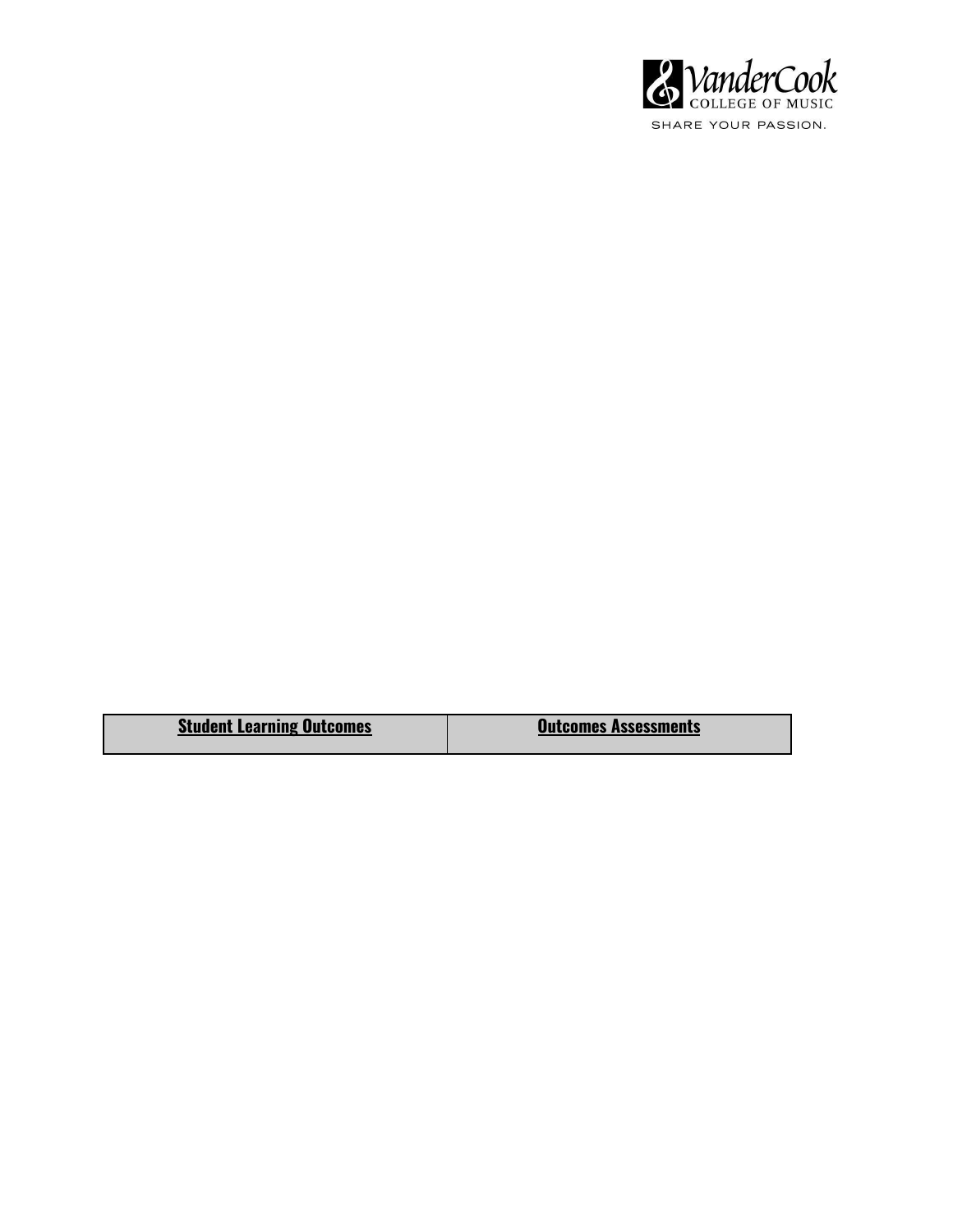

Students will be able to: \* Analyze choral pieces \* Recognize outstanding choral composers in the late 20th Century \* Select appropriate choral literature for their choirs \* Realize musical concepts that effect their choral music selections \* Understand the wealth of choral literature written in the late 20th Century Student assignments include: \* Weekly choral analysis papers \* Final choral composer presentation \* Analysis of new composer piece

Program-Level Outcomes Addressed: Professionalism in Teaching - Candidates will participate in group and character-building activities by working alone and with others to explore personal strengths, weaknesses, opportunities, and threats to personal and professional growth. Students will demonstrate the ability to: Research best educational practices; Discern new uses for information from a variety of course work; Reflectively discuss their teaching and ways to enhance it, Excellence in Music- Candidates will explore more deeply the culturally and historically important aspects of music, musicians, and composers throughout the world and across time. Students will demonstrate the ability to: Recognize style traits of various composers, genres, and periods; Identify major and transitional composers in a variety of styles, genres, and periods; Learn or review and apply new techniques to perform in a style appropriate to genre, style, period, and culture

Course Requirements and Assessment: Course Requirements and Assessment: Weekly assignment:

Analyze two choral pieces:

1. From that's week's choral list

2. From that's week's composer list

Final assignment:

1. On final zoom (May 4) present to class Power Point of a composer worthy but not listed on "The Greatest Generation...of Choral Music

2. Present a choral piece and recording (if possible) of a piece by that composer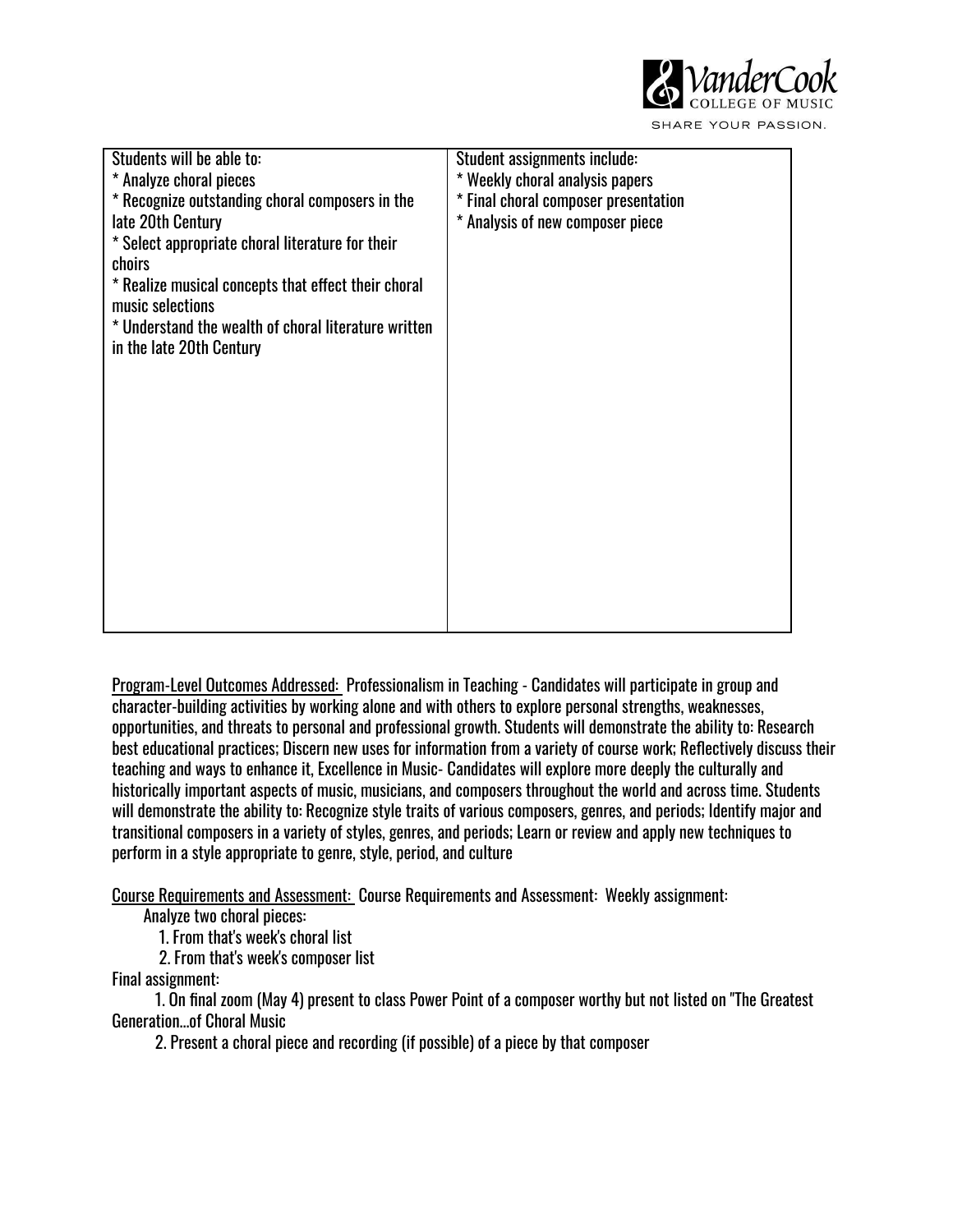

Grading Breakdown: 50% Weekly Zoom Meetings 30% Weekly Analysis Papers 20% Final Project

Instructional Materials: Choral literature provided by VanderCook and J.W. Pepper

Course Bibliography: N/A

Course Calendar or Schedule: \* Zoom meetings-5:00-6:15 PM Central Time X Weekly choral analysis paper due # Final Presentation

\* Wed Feb 16 X Feb 21-Weekly Choral analysis \* Wed Feb 23 X Feb 28-Weekly Choral analysis \* Thur March 3 X March 7-Weekly Choral analysis Week of March 14-18-Spring Break-NO class \* Wed March 16 X March 21-Weekly Choral analysis \* Wed March 23 X March 28-Weekly Choral analysis \* Wed March 30 X April 4-Weekly Choral analysis \* Fri April 8 X April 11-Weekly Choral analysis \* Wed April 13 X April 18-Weekly Choral analysis \* Tue April 19 X April 25-Weekly Choral analysis \* Wed April 27 X May 2-Weekly Choral analysis

\* # Wed May 4

Attendance Policy: Students are allowed to miss one weekly zoom meeting with prior communication with professor

### Candidate Conduct

"An important part of VanderCook's Conceptual Framework and Candidate Dispositions and Outcomes is the focus on professionalism and character. Specific descriptors include participation as well as attendance, flexibility in the face of changing circumstances and institutional needs, the commitment to continual personal development, self-reflection and growth, respect for the academic community and the individuals and resources of that community, and behavior, speech and dress that is appropriate and respectful in the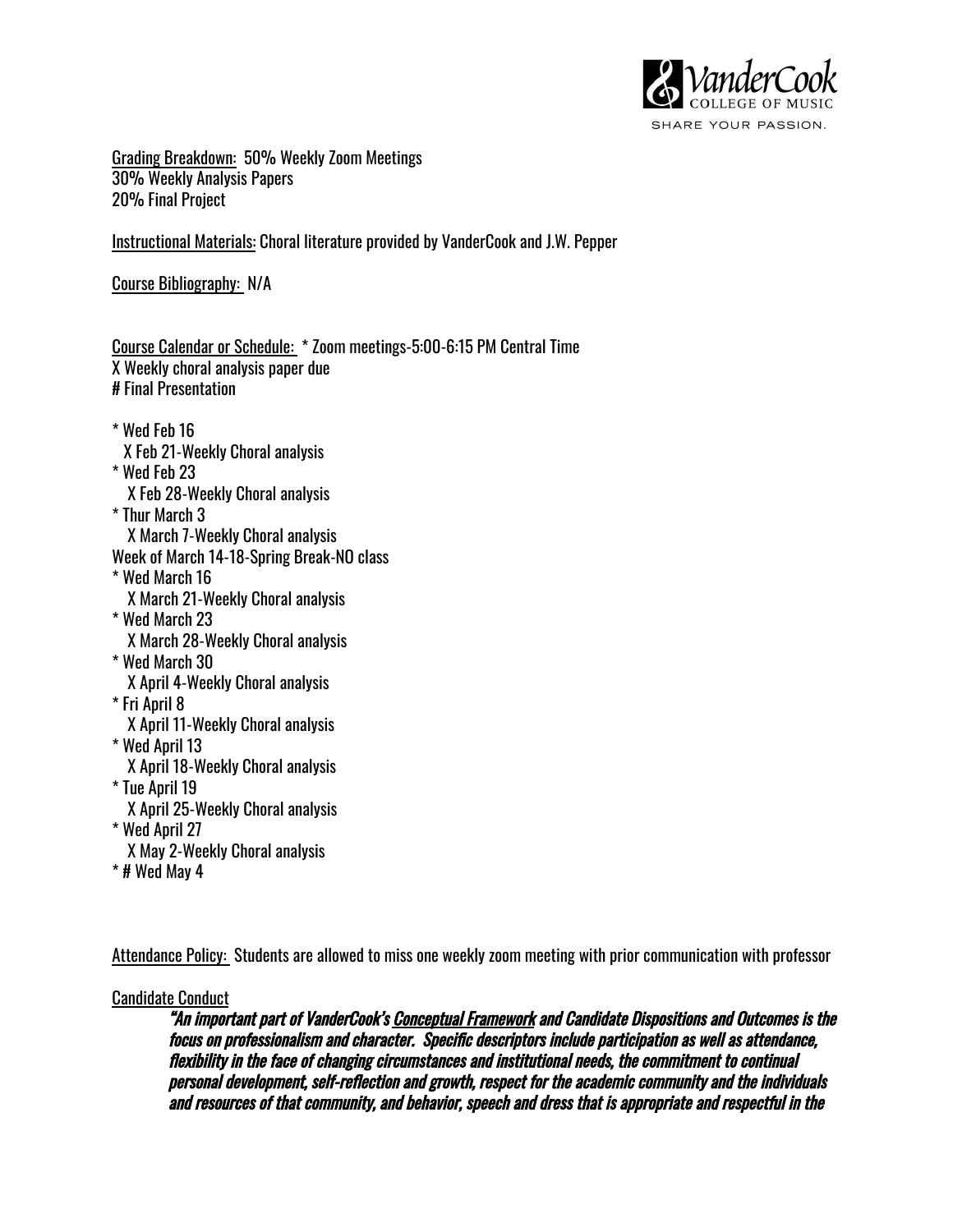

educational environment. Failure to observe standards of professional behavior may result in referral to the Standards Committee and/or the appropriate dean. Consistent concerns in this area will have an impact on successful completion of the program."

● Cell Phone/Computer Policy: 214.405.2035

# Health and Safety

VanderCook College of Music is committed to providing a safe and healthy environment for study and work. Basic information regarding the maintenance of health and safety within the contexts of practice, performance, teaching and listening is provided throughout the academic year. Health and safety information specific to this course will be addressed. It is the responsibility of each individual musician to take an active role in making informed decisions to help maintain their own health and safety.

## Academic Honesty

"Candidates are expected to maintain the highest standards of integrity in their academic work. Failure to do so will jeopardize a candidate's success in the program. Examples of academic dishonesty include:

- Presenting another's words, music, or concepts as your own by failing to acknowledge or properly cite the source.
- Communicating or receiving answers or information to/from another in a testing situation.
- Consulting notes or any other source of answers/information in a testing situation, unless the instructor authorizes such access.
- Making available or accessing tests or quizzes from current or previous classes unless explicitly authorized by the instructor.
- Bringing, by any means, answers or information into a testing situation except as explicitly authorized by the instructor.
- Collaborating or turning in jointly produced work on any test or assignment that is intended to reflect individual effort."

### Plagiarism

"Plagiarism means taking someone else's words, ideas, data or work and presenting them as your own. This could mean an exact duplication of someone else's work without proper citation of the source, or it could mean you present it with only small changes and do not cite the source. Plagiarism can occur in art, music, literature, or technology – really in any area of intellectual work.

All work submitted should be properly credited to the original source of the information or idea whether the source is a book, Internet site, article, or any other medium. In written work, quotation marks or block indentations show direct quotations and the source must be cited. If information that is not common knowledge is paraphrased or summarized from a source, that source (including websites) must be cited. Failure to do so in academic assignments represents cheating and carries the appropriate penalties.

Copyright compliance is the goal of VanderCook College. Information to help with clarification of what constitutes fair use of copyrighted material, including photocopying, is on permanent reserve in the Ruppel Library.